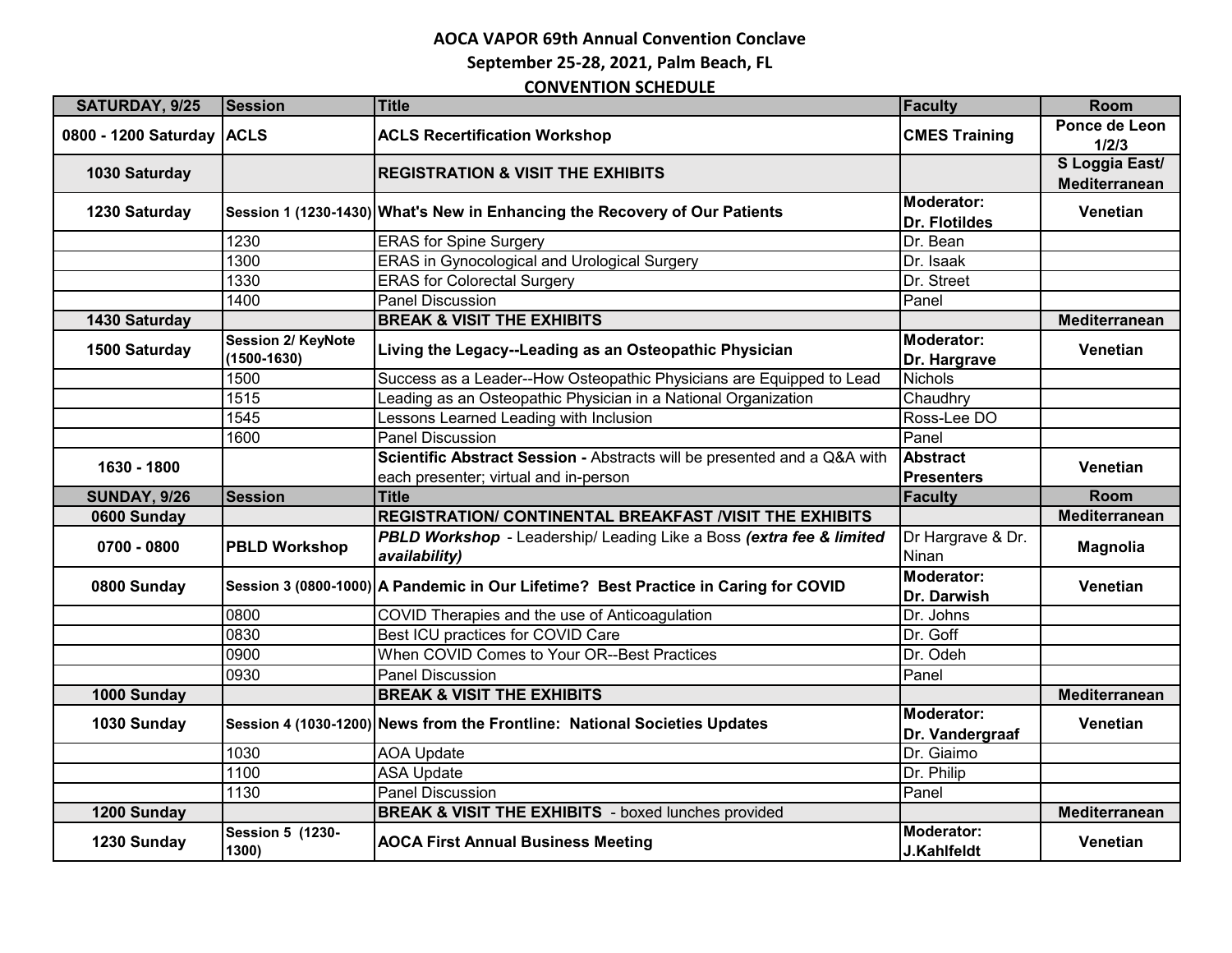**September 25-28, 2021, Palm Beach, FL**

| SUNDAY, 9/26 cont'd Session |                                            | <b>Title</b>                                                                                                                                                                             | <b>Faculty</b>                                    | Room                   |
|-----------------------------|--------------------------------------------|------------------------------------------------------------------------------------------------------------------------------------------------------------------------------------------|---------------------------------------------------|------------------------|
| 1300 Sunday                 | <b>Session 6/ Keynote</b>                  | Confluence of Medicine and Politics and the Impact on                                                                                                                                    | <b>Moderator:</b>                                 | Venetian               |
|                             | $(1300 - 1400)$                            | Anesthesiologists                                                                                                                                                                        | Dr. Goeller                                       |                        |
|                             | 1300                                       | Confluence of Medicine and Politics and the Impact on Anesthesiologists                                                                                                                  | Dr. J. Adams                                      |                        |
|                             | 1345                                       | Discussion with moderator                                                                                                                                                                | Dr. Goeller & Dr. Adams                           |                        |
| 1400 Sunday                 |                                            | <b>BREAK &amp; VISIT THE EXHIBITS</b>                                                                                                                                                    |                                                   | Mediterranean          |
| 1430 Sunday                 |                                            | Session 7 (1430-1630) When Obesity Impacts Your Patients                                                                                                                                 | <b>Moderators:</b><br>Dr. Darwish & Dr.<br>Wadhwa | Venetian               |
|                             | 1430                                       | Preoperative Optimization and Considerations in the Obese Patient                                                                                                                        | Dr. Urman                                         |                        |
|                             | 1500                                       | Intraoperative Challenges of the Obese Patient: From Airway to the<br>Positioning and Everything in Between                                                                              | Dr. Wadhwa                                        |                        |
|                             | 1530                                       | Perioperative Pain Management in the Obese Patient                                                                                                                                       | Dr. Goeller                                       |                        |
|                             | 1600                                       | <b>Panel Discussion</b>                                                                                                                                                                  | Panel                                             |                        |
| 1830                        |                                            | <b>CONCLAVE CEREMONY</b> - tickets required                                                                                                                                              |                                                   | Venetian               |
| 1930                        |                                            | <b>CONCLAVE RECEPTION - tickets required</b>                                                                                                                                             |                                                   | <b>Front Lawn</b>      |
| <b>MONDAY 9/27</b>          | <b>Session</b>                             | <b>Title</b>                                                                                                                                                                             | <b>Faculty</b>                                    | <b>Room</b>            |
| 0630 Monday                 |                                            | REGISTRATION/ CONTINENTAL BREAKFAST /VISIT THE EXHIBITS                                                                                                                                  |                                                   | Mediterranean          |
| 0700 Monday                 | <b>Social</b>                              | <b>AOCA BOOK CLUB</b>                                                                                                                                                                    | <b>Facilitator:</b><br>Dr. Landman                | S Mezzanine 9/10       |
| 0700 Monday                 | <b>PBLD Workshop</b>                       | PBLD Workshop - Pediatrics/ Strange Encounters of the Teenage Kind<br>(extra fee & limited availability)                                                                                 | Dr Goeller & Dr<br>Flotildes Romo                 | <b>Magnolia</b>        |
| 0800 Monday                 |                                            | Session 8 (0800-1000) After the Party is Over--It's Only Just Begun ICU updates                                                                                                          | Moderator:<br>Dr. Popovich                        | Venetian               |
|                             | 0800                                       | Post-Acute Covid-19 Syndrome: Literature Review and a Pragmatic<br>Approach to Clinical Care                                                                                             | Dr. Kopancyk                                      |                        |
|                             | 0830                                       | Respecting the Right Ventricle                                                                                                                                                           | Dr. Kopancyk                                      |                        |
|                             | 0900                                       | Non Cardiac Patients on Mechanical Support                                                                                                                                               | Dr. Henson                                        |                        |
|                             | 0930                                       | <b>Panel Discussion</b>                                                                                                                                                                  | Panel                                             |                        |
| 1000 Monday                 |                                            | <b>BREAK &amp; VISIT THE EXHIBITS</b>                                                                                                                                                    |                                                   | Mediterranean          |
| 1030 Monday                 |                                            | Session 9 (1030-1200) Advocacy Issues: Fighting For Your Rights as an Anesthesiologist                                                                                                   | <b>Moderator:</b><br>Dr. Ninan                    | Venetian               |
|                             | 1030                                       | The Growing Practice of Dental Anesthesiology and Safety                                                                                                                                 | Dr. Agarwal                                       |                        |
|                             | 1100                                       | The Impact of State and National Legislation on Anesthesiology Practice<br>and Finance                                                                                                   | Dr. Williams                                      |                        |
|                             | 1130                                       | Panel Discussion                                                                                                                                                                         | Panel                                             |                        |
| 1200 Monday                 | <b>Industry Session</b><br>$(1200 - 1230)$ | LUNCH SYMPOSIUM - ACACIA PHARMA (non-CME): Barhemsys®:<br>The First and Only Antiemetic Approved for Rescue Treatment of<br>Postoperative Nausea and Vomiting (PONV) Despite Prophylaxis | Dr. T Horowitz                                    | Ponce de Leon<br>1/2/3 |
| 1230 Monday                 | Sess 10 (1230-1300)                        | <b>AOCA Second Annual Business Meeting</b>                                                                                                                                               | <b>Moderator:</b><br>J.kahlfeldt                  | Venetian               |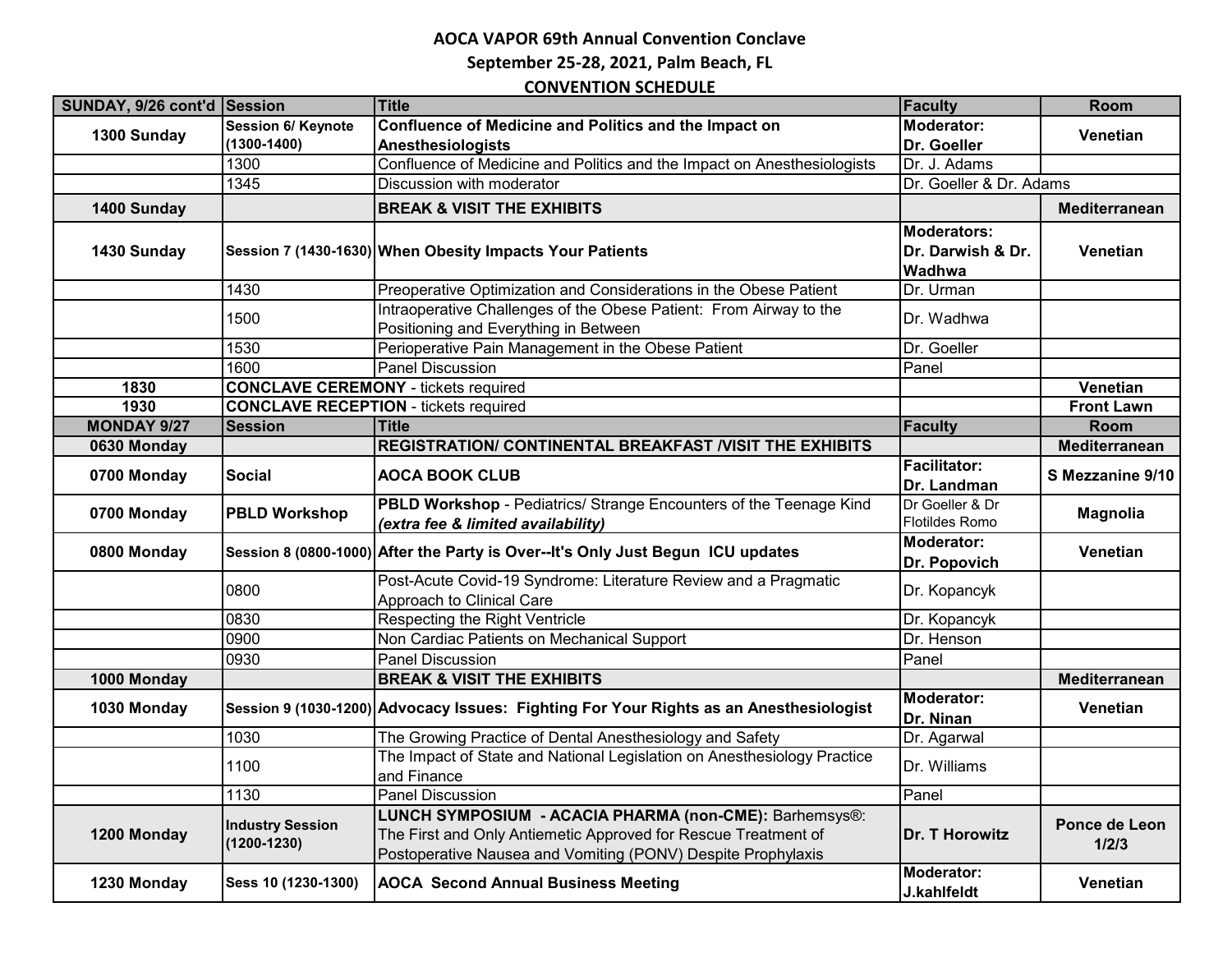**September 25-28, 2021, Palm Beach, FL**

| MONDAY 9/27 cont'd Session |                                        | <b>Title</b>                                                                                            | <b>Faculty</b>                    | Room                 |
|----------------------------|----------------------------------------|---------------------------------------------------------------------------------------------------------|-----------------------------------|----------------------|
| 1300 Monday                | Sess 11/ Keynote                       |                                                                                                         | <b>Moderator:</b>                 | <b>Venetian</b>      |
|                            | $(1300 - 1400)$                        | Post-operative Respiratory Depression Considerations in Anesthesia                                      | Dr. Popovich                      |                      |
|                            | 1300                                   | Post-operative Respiratory Depression Considerations in Anesthesia                                      | Dr. Urman                         |                      |
|                            | 1345                                   | Discussion with moderator                                                                               | Dr. Popovich & Dr. Urman          |                      |
| 1400 Monday                |                                        | <b>BREAK &amp; VISIT THE EXHIBIT HALL</b>                                                               |                                   | <b>Mediterranean</b> |
| 1430 Monday                | Sess 12 (1430-1630)                    | What Becomes of the Broken-Hearted? Current Updates in Cardiac An                                       | <b>Moderator:</b><br>Dr. Hargrave | Venetian             |
|                            | 1430                                   | Perioperative Renal Dysfunction after Cardiac Surgery                                                   | Dr. Fox                           |                      |
|                            | 1500                                   | From Small to Smaller: Minimally Invasive to Percutanous Approaches to<br><b>Valvular Heart Disease</b> | Dr. Fabbro                        |                      |
|                            | 1530                                   | Pick a Color any Color Red or Blue: Management of Perioperative<br>Vasoplegia                           | Dr. Kothari                       |                      |
|                            | 1600                                   | <b>Panel Discussion</b>                                                                                 | Panel                             |                      |
| 1800                       | <b>PRESIDENT'S</b><br><b>RECEPTION</b> | Attendees, Guests & Corporate Representatives Welcome                                                   |                                   | <b>Ocean Lawn</b>    |
| <b>TUESDAY 9/28</b>        | <b>Session</b>                         | <b>Title</b>                                                                                            | Faculty                           | <b>Room</b>          |
| 0630 Tuesday               |                                        | <b>CONTINENTAL BREAKFAST &amp; VISIT THE EXHIBIT HALL</b>                                               |                                   | Mediterranean        |
| 0700 Tuesday               |                                        | <b>COFFEE WITH BOG</b>                                                                                  | <b>AOCA BOG</b>                   | <b>Venetian</b>      |
| 0700 Tuesday               | <b>PBLD Workshops</b>                  | PBLD Workshop - Cardiac/ My Emergency Patient Has a Systolic Murmur                                     | Dr Diehl & Dr                     | <b>Magnolia</b>      |
|                            |                                        | (extra fee & limited availability)                                                                      | Hargrave                          |                      |
| 0800 Tuesday               | Sess 13 (0800-1000)                    | Paging an Anesthesiologist: Common Anesthesia Consults                                                  | Moderator:<br>Dr. Fabbro          | Venetian             |
|                            | 0800                                   | Anesthetic Considerations in the Elderly                                                                | Dr. Popovich                      |                      |
|                            | 0830                                   | My Patient has Pulmonary Hypertension, Should I be Concerned?                                           | Dr. Henson                        |                      |
|                            | 0900                                   | Practical NPO Guidelines: Updates in NPO status                                                         | Dr. Williams                      |                      |
|                            | 930                                    | <b>Panel Discussion</b>                                                                                 | Panel                             |                      |
| 1000 Tuesday               |                                        | <b>BREAK &amp; VISIT THE EXHIBIT HALL</b>                                                               |                                   | Mediterranean        |
| 1030 Tuesday               | Sess 14 (1030-1200)                    | <b>Regional Anesthesia</b>                                                                              | Moderator:<br>Dr. Goeller         | Venetian             |
|                            | 1030                                   | LAST syndrome: Anesthesia and Surgeon Related Clinical Scenarios                                        | Dr. Gebhard                       |                      |
|                            | 1100                                   | Enoxaparin and Regional and Neuraxial Catheter Management                                               | Dr. Jaffe                         |                      |
|                            | 1130                                   | <b>Panel Discussion</b>                                                                                 | Panel                             |                      |
| 1200 Tuesday               |                                        | <b>BREAK &amp; VISIT THE EXHIBIT HALL - boxed lunches provided</b>                                      |                                   | Mediterranean        |
| 1230 Tuesday               | Sess 15 (1230-1300)                    | <b>AOBA Update</b>                                                                                      | Moderator:<br>Dr. Vandergraaf     | Venetian             |
|                            | 1230                                   | <b>AOBA Update</b>                                                                                      | Dr. Tewari                        |                      |
|                            | 1245                                   | Discussion & Q&A                                                                                        | <b>AOBA Board Members</b>         |                      |